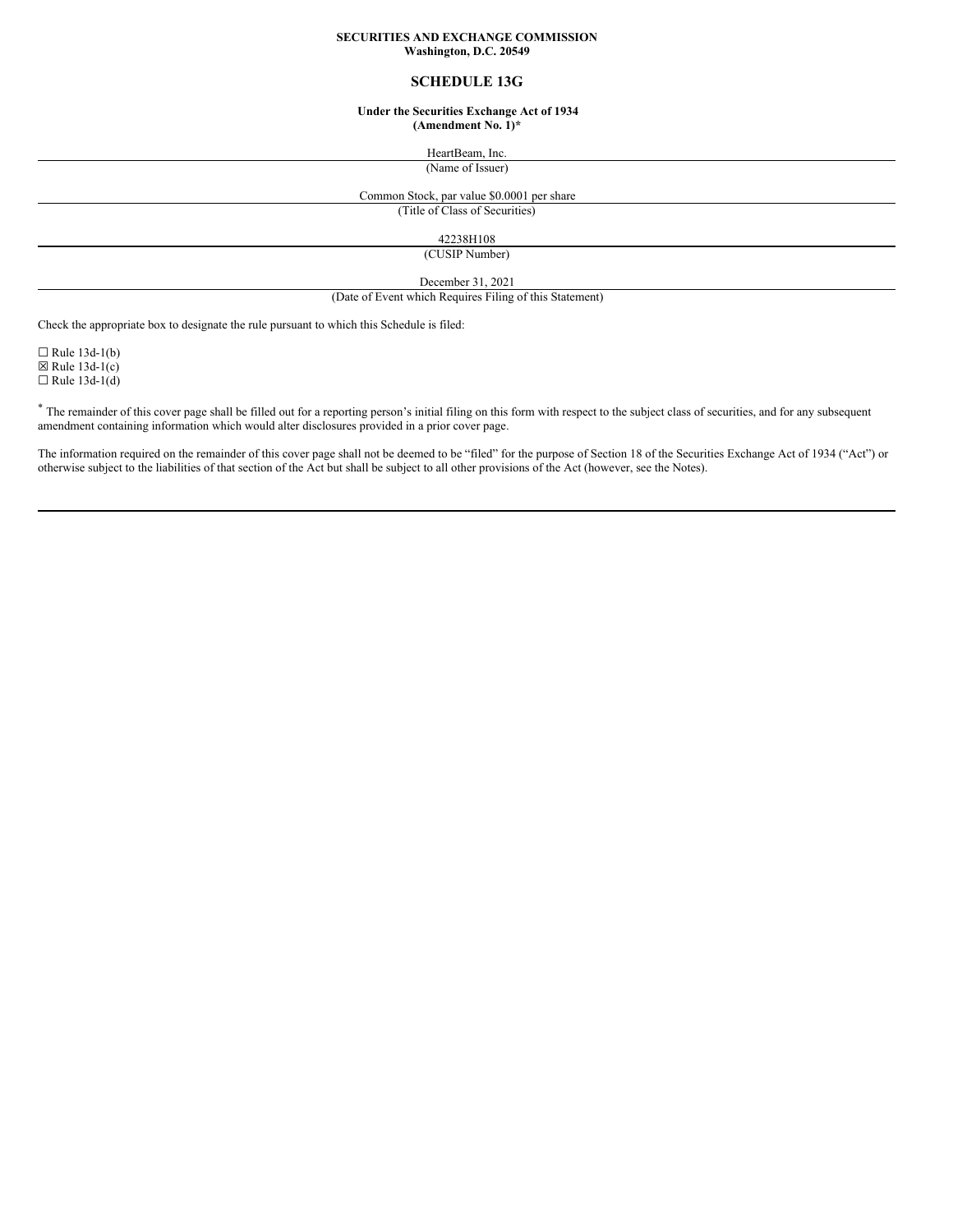| 1.                  | NAMES OF REPORTING PERSONS                                                                                                                                   |
|---------------------|--------------------------------------------------------------------------------------------------------------------------------------------------------------|
|                     | I.R.S. IDENTIFICATION NOS. OF ABOVE PERSONS (ENTITIES ONLY)                                                                                                  |
|                     |                                                                                                                                                              |
|                     |                                                                                                                                                              |
|                     | Ionic Ventures, LLC                                                                                                                                          |
| $\overline{2}$ .    | CHECK THE APPROPRIATE BOX IF A MEMBER OF A GROUP                                                                                                             |
|                     | (see instructions)                                                                                                                                           |
|                     | (a) $\Box$                                                                                                                                                   |
|                     | $(b) \quad \boxtimes$                                                                                                                                        |
| 3.                  | <b>SEC USE ONLY</b>                                                                                                                                          |
|                     |                                                                                                                                                              |
|                     |                                                                                                                                                              |
| 4.                  | CITIZENSHIP OR PLACE OF ORGANIZATION                                                                                                                         |
|                     |                                                                                                                                                              |
|                     | California, United States                                                                                                                                    |
|                     | 5. SOLE VOTING POWER                                                                                                                                         |
|                     |                                                                                                                                                              |
|                     | $\Omega$                                                                                                                                                     |
| <b>NUMBER OF</b>    | <b>6. SHARED VOTING POWER</b>                                                                                                                                |
| <b>SHARES</b>       |                                                                                                                                                              |
| <b>BENEFICIALLY</b> |                                                                                                                                                              |
| <b>OWNED BY</b>     | 813,522 (1)                                                                                                                                                  |
| <b>EACH</b>         | 7. SOLE DISPOSITIVE POWER                                                                                                                                    |
| <b>REPORTING</b>    |                                                                                                                                                              |
| PERSON WITH         | $\Omega$                                                                                                                                                     |
|                     | 8. SHARED DISPOSITIVE POWER                                                                                                                                  |
|                     |                                                                                                                                                              |
|                     | 813,522 (1)                                                                                                                                                  |
| 9.                  | AGGREGATE AMOUNT BENEFICIALLY OWNED BY EACH REPORTING PERSON                                                                                                 |
|                     |                                                                                                                                                              |
|                     |                                                                                                                                                              |
|                     | 813,522 (1)                                                                                                                                                  |
| 10.                 | CHECK IF THE AGGREGATE AMOUNT IN ROW (9) EXCLUDES CERTAIN SHARES                                                                                             |
|                     | (see instructions) $\Box$                                                                                                                                    |
| 11.                 | PERCENT OF CLASS REPRESENTED BY AMOUNT IN ROW (9)                                                                                                            |
|                     |                                                                                                                                                              |
|                     | 9.99%                                                                                                                                                        |
| 12.                 | TYPE OF REPORTING PERSON (see instructions)                                                                                                                  |
|                     |                                                                                                                                                              |
|                     |                                                                                                                                                              |
|                     | O <sub>O</sub>                                                                                                                                               |
|                     | $(1)$ As more fully described in Item 4, this does not give full effect to warrants owned by the reporting person subject to a beneficial ownership blocker. |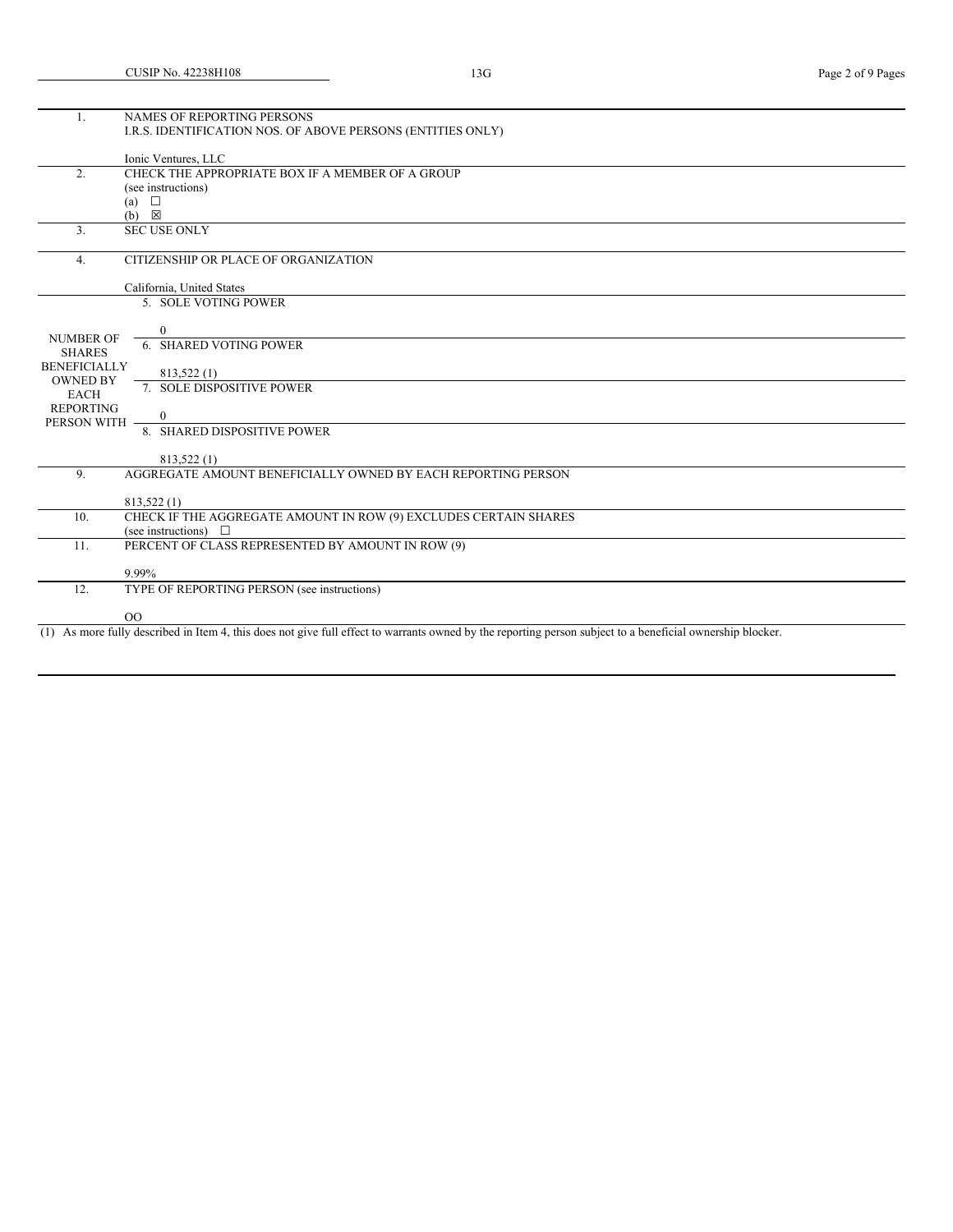| 1.                  | NAMES OF REPORTING PERSONS                                       |
|---------------------|------------------------------------------------------------------|
|                     | I.R.S. IDENTIFICATION NOS. OF ABOVE PERSONS (ENTITIES ONLY)      |
|                     |                                                                  |
|                     | Brendan O'Neil                                                   |
| 2.                  | CHECK THE APPROPRIATE BOX IF A MEMBER OF A GROUP                 |
|                     | (see instructions)                                               |
|                     | (a) $\Box$                                                       |
|                     | (b)<br>$\boxtimes$                                               |
| 3.                  | <b>SEC USE ONLY</b>                                              |
|                     |                                                                  |
| 4.                  | CITIZENSHIP OR PLACE OF ORGANIZATION                             |
|                     |                                                                  |
|                     | <b>United States</b>                                             |
|                     | 5. SOLE VOTING POWER                                             |
|                     |                                                                  |
| <b>NUMBER OF</b>    | $\Omega$                                                         |
| <b>SHARES</b>       | 6. SHARED VOTING POWER                                           |
| <b>BENEFICIALLY</b> |                                                                  |
| <b>OWNED BY</b>     | 813,522 (1)                                                      |
| <b>EACH</b>         | 7. SOLE DISPOSITIVE POWER                                        |
| <b>REPORTING</b>    |                                                                  |
| PERSON WITH         | $\mathbf{0}$                                                     |
|                     | 8. SHARED DISPOSITIVE POWER                                      |
|                     |                                                                  |
|                     | 813,522 (1)                                                      |
| 9 <sub>1</sub>      | AGGREGATE AMOUNT BENEFICIALLY OWNED BY EACH REPORTING PERSON     |
|                     |                                                                  |
|                     | 813,522 (1)                                                      |
| 10.                 | CHECK IF THE AGGREGATE AMOUNT IN ROW (9) EXCLUDES CERTAIN SHARES |
|                     | (see instructions) $\Box$                                        |
| 11.                 | PERCENT OF CLASS REPRESENTED BY AMOUNT IN ROW (9)                |
|                     |                                                                  |
|                     | 9.99%                                                            |
| 12.                 | TYPE OF REPORTING PERSON (see instructions)                      |
|                     |                                                                  |
|                     | IN                                                               |
|                     |                                                                  |

(1) As more fully described in Item 4, this does not give full effect to warrants owned by the reporting person subject to a beneficial ownership blocker.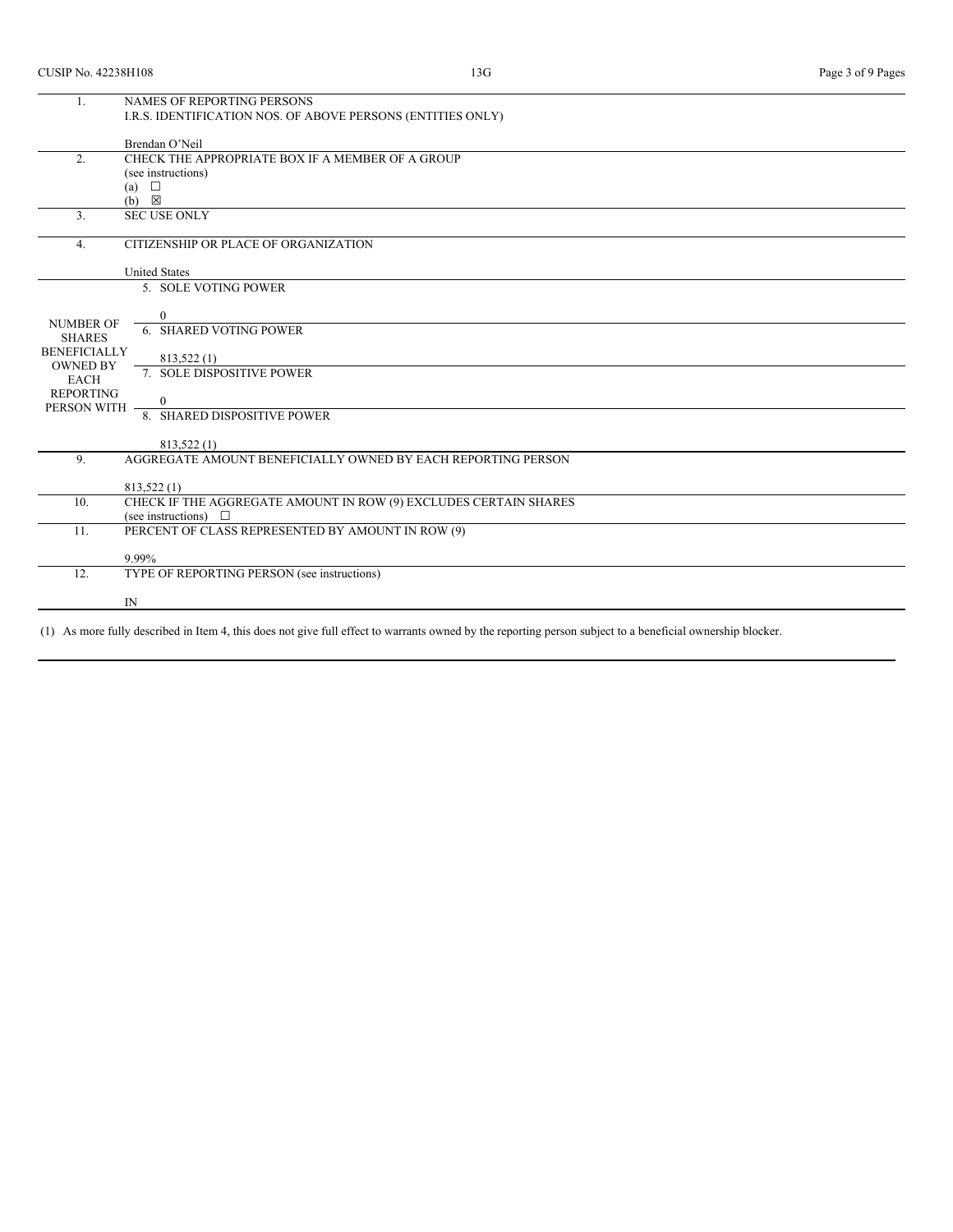| 1.                  | NAMES OF REPORTING PERSONS                                                                                                                                   |
|---------------------|--------------------------------------------------------------------------------------------------------------------------------------------------------------|
|                     | I.R.S. IDENTIFICATION NOS. OF ABOVE PERSONS (ENTITIES ONLY)                                                                                                  |
|                     |                                                                                                                                                              |
|                     | Keith Coulston                                                                                                                                               |
| 2.                  | CHECK THE APPROPRIATE BOX IF A MEMBER OF A GROUP                                                                                                             |
|                     | (see instructions)                                                                                                                                           |
|                     | $\Box$<br>(a)                                                                                                                                                |
|                     | $(b) \quad \boxtimes$                                                                                                                                        |
| 3.                  | <b>SEC USE ONLY</b>                                                                                                                                          |
|                     |                                                                                                                                                              |
| 4.                  | CITIZENSHIP OR PLACE OF ORGANIZATION                                                                                                                         |
|                     |                                                                                                                                                              |
|                     | <b>United States</b>                                                                                                                                         |
|                     | 5. SOLE VOTING POWER                                                                                                                                         |
|                     |                                                                                                                                                              |
|                     | 0                                                                                                                                                            |
| <b>NUMBER OF</b>    | 6. SHARED VOTING POWER                                                                                                                                       |
| <b>SHARES</b>       |                                                                                                                                                              |
| <b>BENEFICIALLY</b> | 813,522 (1)                                                                                                                                                  |
| <b>OWNED BY</b>     | 7. SOLE DISPOSITIVE POWER                                                                                                                                    |
| <b>EACH</b>         |                                                                                                                                                              |
| <b>REPORTING</b>    | 0                                                                                                                                                            |
| PERSON WITH         | 8. SHARED DISPOSITIVE POWER                                                                                                                                  |
|                     |                                                                                                                                                              |
|                     | 813,522 (1)                                                                                                                                                  |
| 9.                  | AGGREGATE AMOUNT BENEFICIALLY OWNED BY EACH REPORTING PERSON                                                                                                 |
|                     |                                                                                                                                                              |
|                     | 813,522 (1)                                                                                                                                                  |
| 10.                 | CHECK IF THE AGGREGATE AMOUNT IN ROW (9) EXCLUDES CERTAIN SHARES                                                                                             |
|                     | (see instructions) $\Box$                                                                                                                                    |
| 11.                 | PERCENT OF CLASS REPRESENTED BY AMOUNT IN ROW (9)                                                                                                            |
|                     |                                                                                                                                                              |
|                     | 9.99%                                                                                                                                                        |
| 12.                 | TYPE OF REPORTING PERSON (see instructions)                                                                                                                  |
|                     |                                                                                                                                                              |
|                     | IN                                                                                                                                                           |
|                     | $(1)$ As more fully described in Item 4, this does not give full effect to warrants owned by the reporting person subject to a beneficial ownership blocker. |
|                     |                                                                                                                                                              |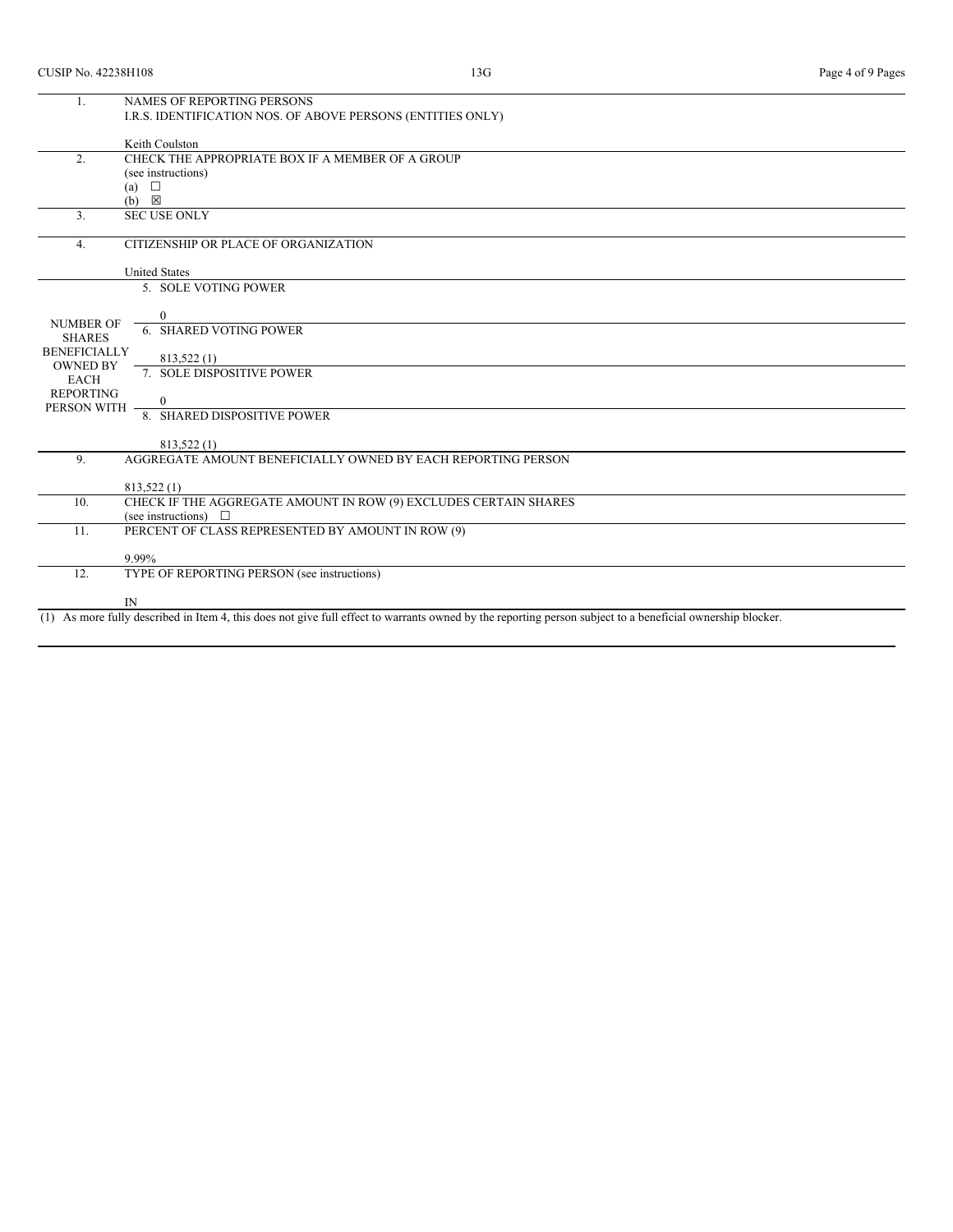#### **Item 1(a). Name of Issuer:**

HeartBeam, Inc. (the "Issuer").

#### **Item 1(b). Address of Issuer's Principal Executive Offices:**

The Issuer's principal executive offices are located at 2118 Walsh Ave., Suite 210, Santa Clara, CA 95050.

#### **Item 2(a). Names of Persons Filing:**

#### This statement is filed by:

(i) Ionic Ventures LLC, a California limited liability company ("Ionic");

(ii) Brendan O'Neil ("Mr. O'Neil"); and

# (iii) Keith Coulston ("Mr. Coulston").

The foregoing persons are hereinafter sometimes collectively referred to as the ("Reporting Persons"). Any disclosures herein with respect to persons other than the Reporting Persons are made on information and belief after making inquiry to the appropriate party.

The Reporting Persons have entered into a Joint Filing Agreement, a copy of which is filed with this Schedule 13G as Exhibit 1, pursuant to which they have agreed to file this Schedule 13G jointly in accordance with the provisions of Rule 13d-1(k) of the Act.

The filing of this statement should not be construed in and of itself as an admission by any Reporting Person as to beneficial ownership of the securities reported herein.

#### **Item 2(b). Address of Principal Business Office or, if none, Residence:**

The principal business address of each of the Reporting Persons is 3053 Fillmore St, Suite 256 San Francisco, CA 94123.

### **Item 2(c). Citizenship:**

Ionic is a limited liability company organized under the laws of California. Each of Mr. O'Neil and Mr. Coulston is a citizen of the United States.

#### **Item 2(d). Title of Class of Securities:**

The title of the class of securities to which this statement relates is the Common Stock, par value \$0.0001 per share.

#### **Item 2(e). CUSIP Number:**

42238H108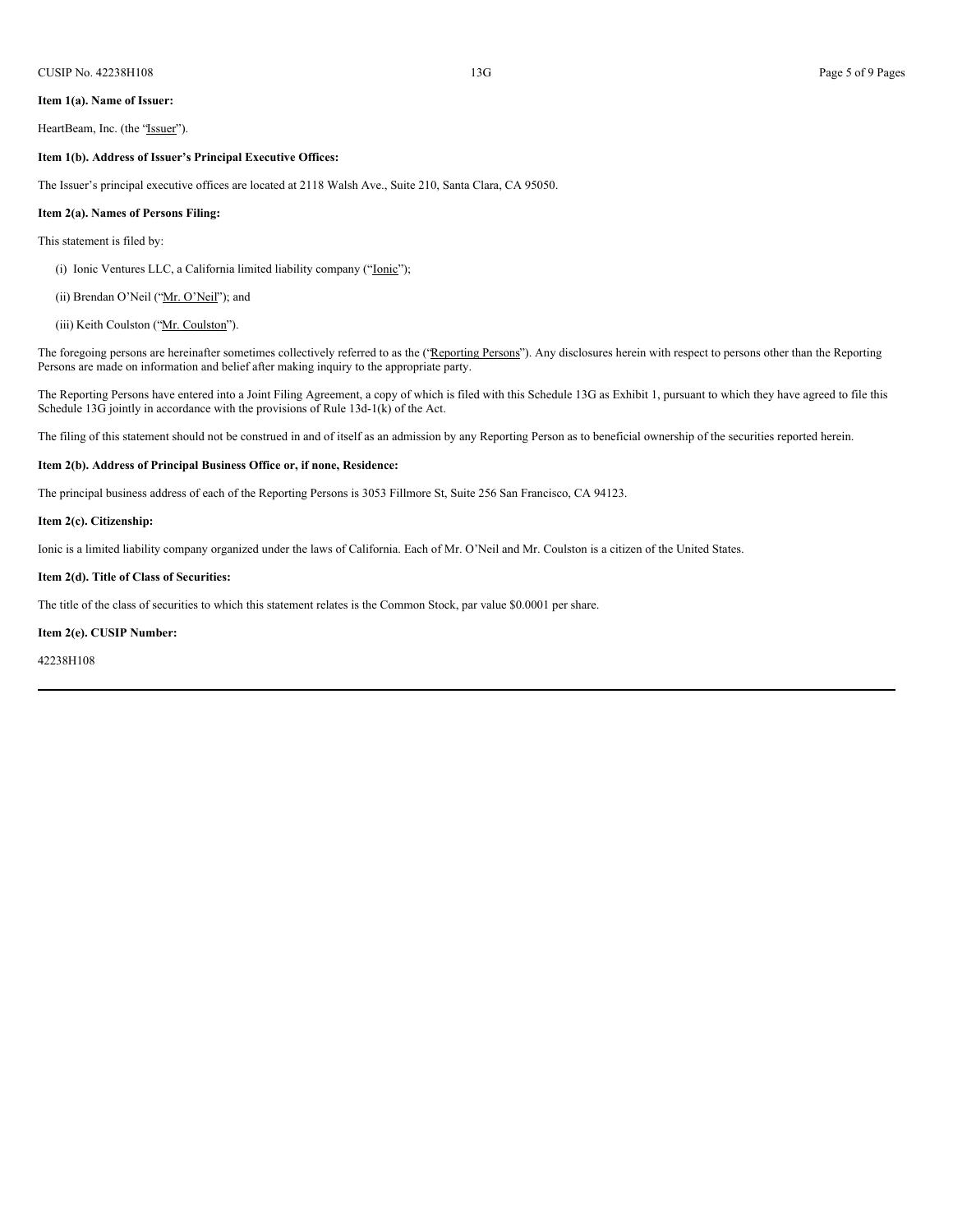### Item 3. If This Statement is Filed Pursuant to §§240.13d-1(b) or 240.13d-2(b) or (c), Check Whether the Person Filing is a:

Not applicable.

#### **Item 4. Ownership.**

The information required by this item with respect to each Reporting Person is set forth in Rows 5 through 9 and 11 of the cover page to this Schedule 13G and is incorporated herein by reference for each such Reporting Person. The ownership percentages reported are based on (i) 7,809,912 shares of Common Stock outstanding as reported in the Issuer's Quarterly Report on Form 10-Q for the quarter ended September 30, 2021, filed with the U.S. Securities and Exchange Commission on December 16, 2021, and (ii) 410,000 shares of Common Stock that are issuable upon exercise of the warrants (the "Warrants") that are held by the Reporting Persons, subject to a blocker (the 'Blocker").

As of November 11, 2021, the Reporting Persons hold (i) 480,000 shares of Common Stock and (ii) an additional 410,000 shares of Common Stock issuable upon full exercise of the Warrants held by the Reporting Persons. Due to the Blocker, the Reporting Persons are prohibited from exercising the Warrants into shares of Common Stock if, as a result of such exercise, the holder, together with its affiliates and any persons acting as a group together with such holder or any of such affiliates, would beneficially own more than 9.99% of the total number of shares of Common Stock then issued and outstanding immediately after giving effect to the exercise. As a result of the Blocker, beneficial ownership of the Reporting Persons is capped at 9.99% of the outstanding Common Stock of the Issuer.

As of November 11, 2021, Ionic is the beneficial owner of 813,522 shares of Common Stock (the *Shares*"). Ionic has the power to dispose of and the power to vote the Shares beneficially owned by it, which power may be exercised by its managers, Mr. O'Neil and Mr. Coulston. Mr. O'Neil and Mr. Coulston, as managers of Ionic, have shared power to vote and/or dispose of the Shares beneficially owned by Ionic. Neither Mr. O'Neil nor Mr. Coulston directly owns any Common Stock of the Issuer. By reason of the provisions of Rule 13d-3 of the Act, each of Mr. O'Neil and Mr. Coulston may be deemed to beneficially own the Shares beneficially owned by Ionic.

#### **Item 5. Ownership of Five Percent or Less of a Class.**

If this statement is being filed to report the fact that as of the date hereof the reporting person has ceased to be the beneficial owner of more than five percent of the class of securities, check the following □.

#### **Item 6. Ownership of More than Five Percent on Behalf of Another Person.**

Not applicable.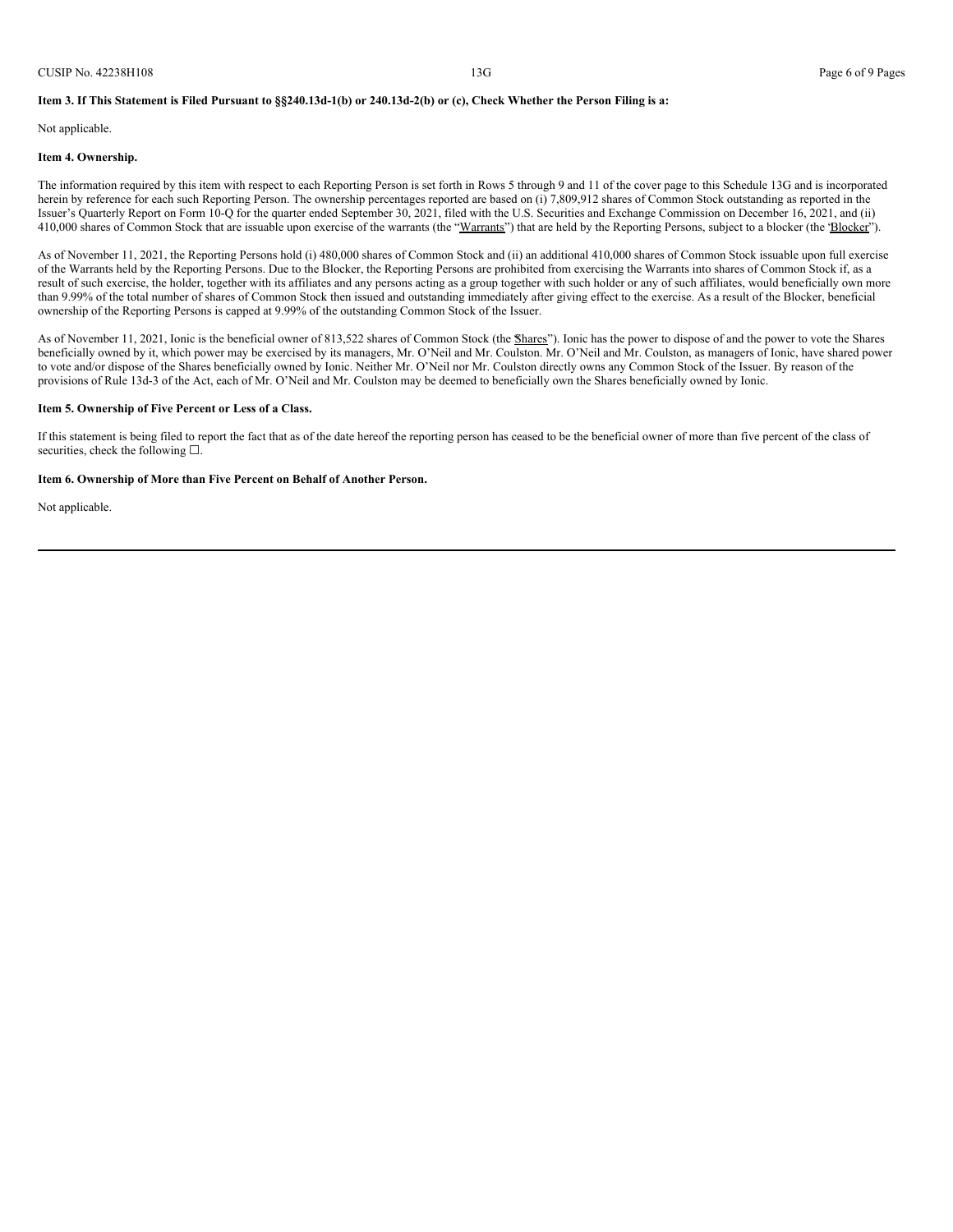#### CUSIP No. 42238H108 Page 7 of 9 Pages

Item 7. Identification and Classification of the Subsidiary Which Acquired the Security Being Reported on By the Parent Holding Company.

Not applicable.

# **Item 8. Identification and Classification of Members of the Group.**

Not applicable.

# **Item 9. Notice of Dissolution of Group.**

Not applicable.

# **Item 10. Certification.**

By signing below I certify that, to the best of my knowledge and belief, the securities referred to above were not acquired and are not held for the purpose of or with the effect of changing or influencing the control of the issuer of the securities and were not acquired and are not held in connection with or as a participant in any transaction having that purpose or effect, other than activities solely in connection with a nomination under § 240.14a-11.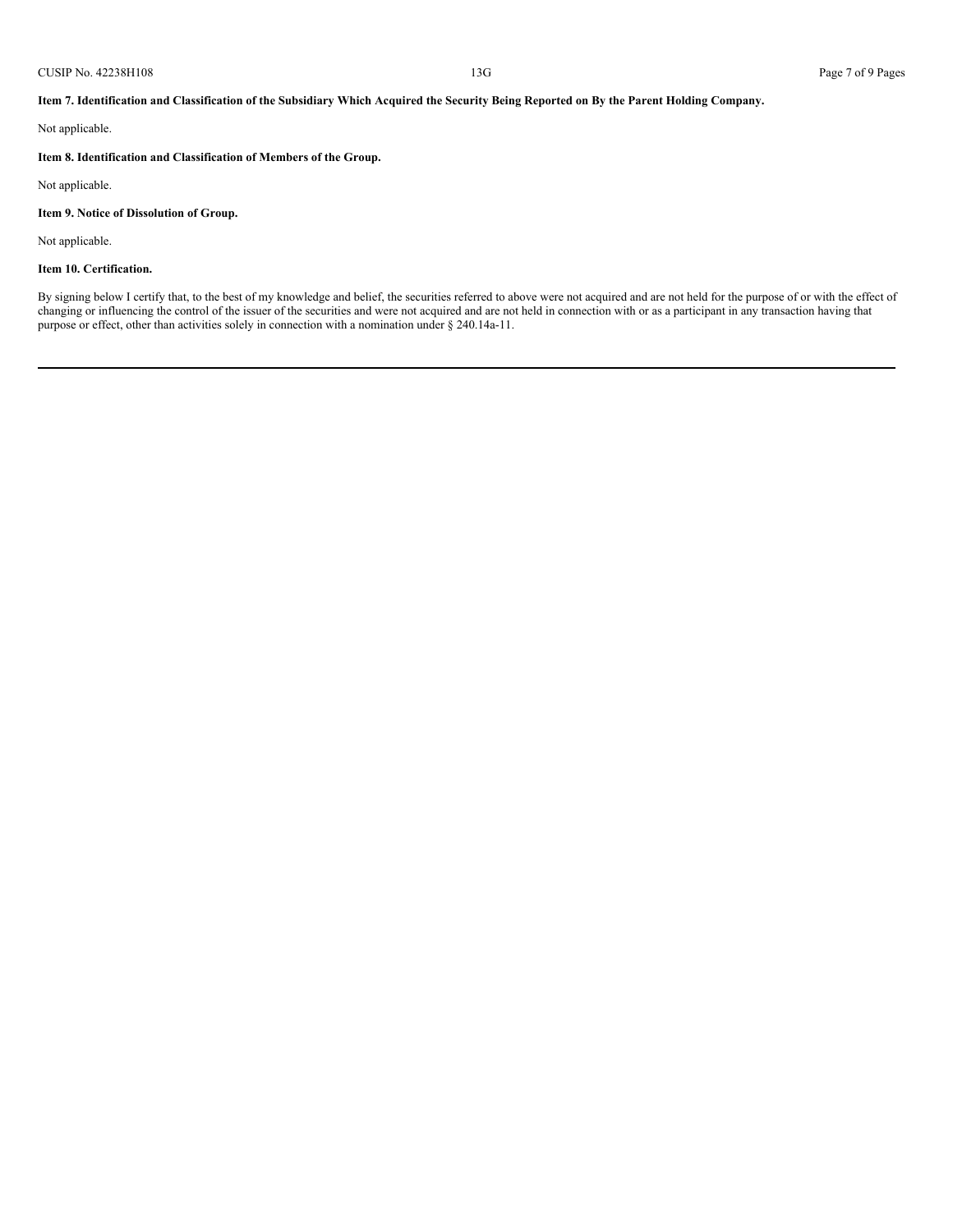After reasonable inquiry and to the best of my knowledge and belief, I certify that the information set forth in this statement is true, complete and correct.

# Date: February 2, 2022 IONIC VENTURES, LLC

/s/ Keith Coulston Name: Keith Coulston Title: Partner

/s/ Brendan O'Neil Brendan O'Neil

/s/ Keith Coulston Keith Coulston